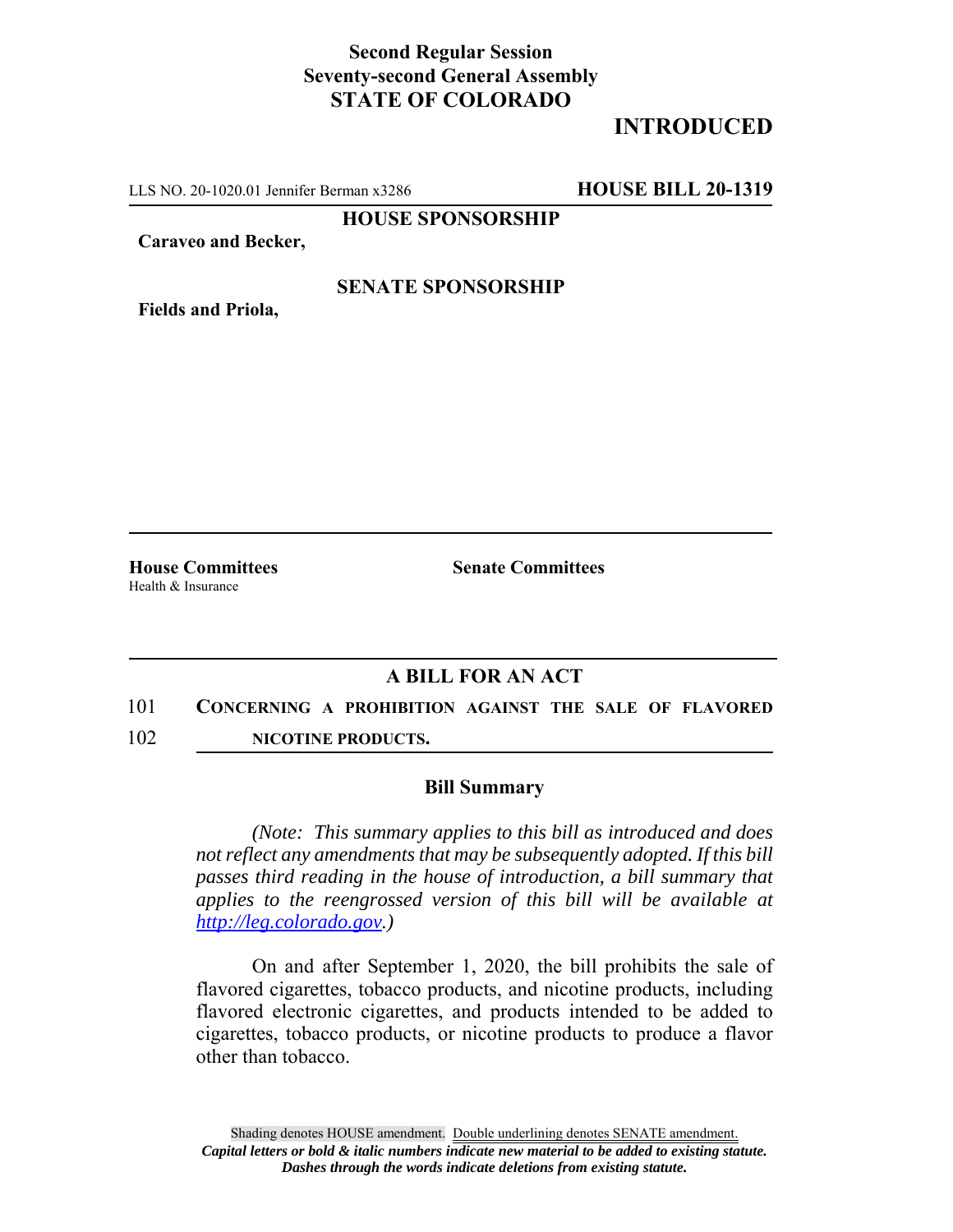*Be it enacted by the General Assembly of the State of Colorado:*

 **SECTION 1.** In Colorado Revised Statutes, 44-7-104, **add** (1.5) as follows:

 **44-7-104. Enforcement authority - designation of agency - coordination - sharing of information.** (1.5) THE DIVISION HAS THE POWER TO ENFORCE SECTION 44-7-104.6 RELATING TO THE PROHIBITION AGAINST THE SALE OF FLAVORED CIGARETTES, TOBACCO PRODUCTS, AND NICOTINE PRODUCTS AND FLAVOR ENHANCERS, AS THOSE TERMS ARE DEFINED IN SECTION 44-7-104.6 (3).

 **SECTION 2.** In Colorado Revised Statutes, **add** 44-7-104.6 as follows:

 **44-7-104.6. Prohibition against selling flavored cigarettes, tobacco products, and nicotine products - definitions.** (1) ON AND AFTER SEPTEMBER 1, 2020, A RETAILER SHALL NOT SELL, OFFER FOR SALE, PERMIT THE SALE OF, OR OTHERWISE FURNISH A FLAVORED CIGARETTE, TOBACCO PRODUCT, OR NICOTINE PRODUCT OR A FLAVOR ENHANCER.

 (2) THERE IS A REBUTTABLE PRESUMPTION THAT A CIGARETTE, TOBACCO PRODUCT, OR NICOTINE PRODUCT BEING SOLD, OFFERED FOR SALE, PERMITTED TO BE SOLD, OR OTHERWISE FURNISHED AT A RETAILER'S RETAIL LOCATION IS A FLAVORED CIGARETTE, TOBACCO PRODUCT, OR NICOTINE PRODUCT OR A FLAVOR ENHANCER IF THE RETAILER, THE MANUFACTURER, OR ANY EMPLOYEE OR AGENT OF THE RETAILER OR MANUFACTURER:

 (a) HAS MADE A PUBLIC STATEMENT OR CLAIM THAT THE PRODUCT IMPARTS A TASTE OR SMELL OTHER THAN THE TASTE OR SMELL OF TOBACCO;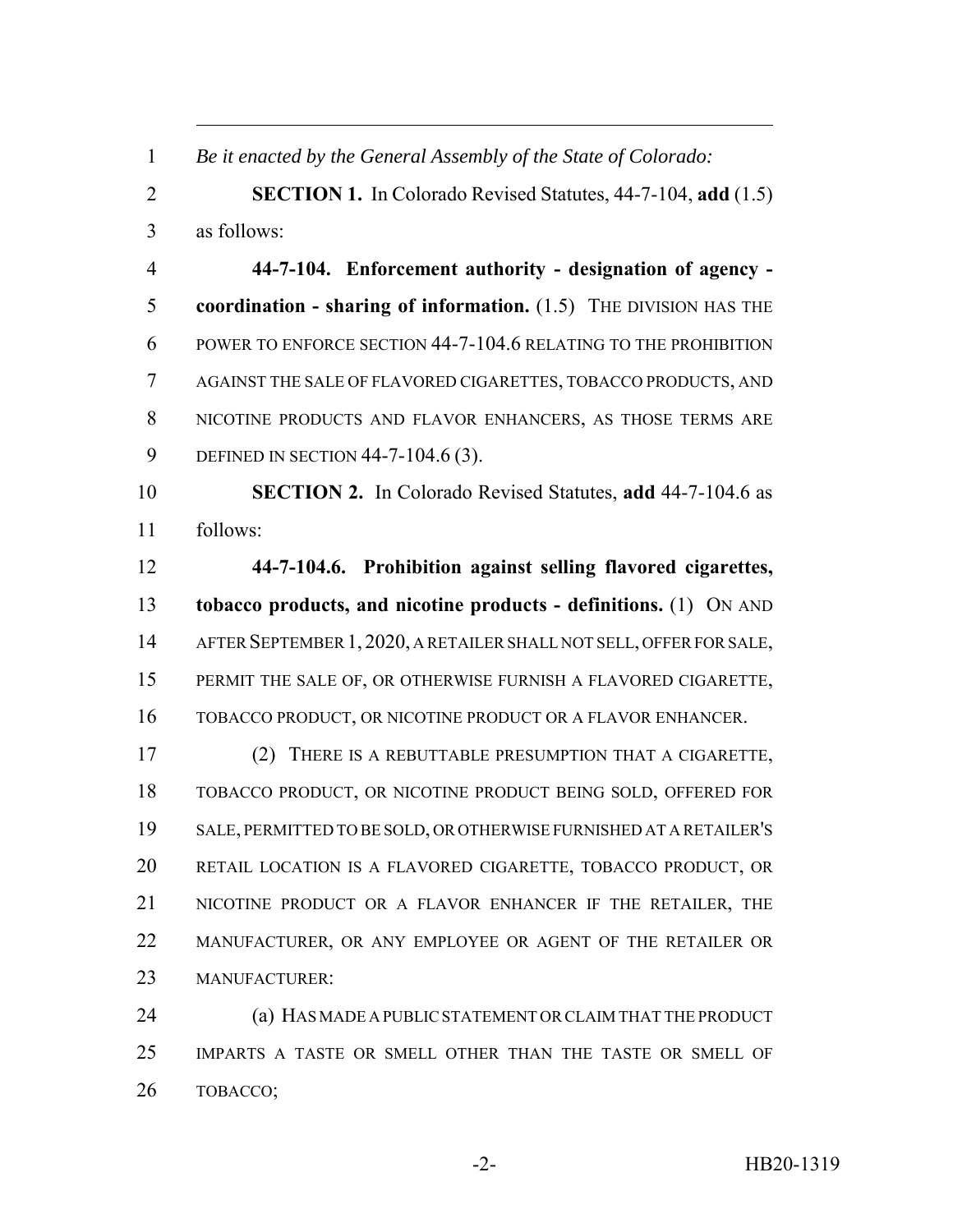(b) USES ANY TEXT OR IMAGE ON THE PRODUCT'S LABELING, PACKAGING, OR SIGNAGE PROMOTING THE PRODUCT THAT EXPLICITLY OR IMPLICITLY INDICATES THAT THE PRODUCT IMPARTS A TASTE OR SMELL OTHER THAN THE TASTE OR SMELL OF TOBACCO; OR

 (c) HAS TAKEN ANY ACTION DIRECTED TOWARD CONSUMERS THAT A REASONABLE PERSON WOULD EXPECT TO CAUSE CONSUMERS TO BELIEVE THAT THE CIGARETTE, TOBACCO PRODUCT, OR NICOTINE PRODUCT IMPARTS A TASTE OR SMELL OTHER THAN THE TASTE OR SMELL OF TOBACCO.

 (3) AS USED IN THIS SECTION, UNLESS THE CONTEXT OTHERWISE REQUIRES:

 (a) "FLAVORED CIGARETTE, TOBACCO PRODUCT, OR NICOTINE PRODUCT" MEANS A CIGARETTE, TOBACCO PRODUCT, OR NICOTINE PRODUCT THAT IMPARTS A TASTE OR SMELL, OTHER THAN THE TASTE OR SMELL OF TOBACCO, EITHER BEFORE OR DURING THE CONSUMPTION OF THE PRODUCT, INCLUDING BUT NOT LIMITED TO ANY TASTE OR SMELL RELATING TO FRUIT, MENTHOL, MINT, WINTERGREEN, CHOCOLATE, COCOA, VANILLA, HONEY, OR ANY CANDY, DESSERT, ALCOHOL BEVERAGE, HERB, OR SPICE.

 (b) "FLAVOR ENHANCER" MEANS A PRODUCT THAT IS DESIGNED, MANUFACTURED, PRODUCED, MARKETED, OR SOLD FOR THE PURPOSE OF PRODUCING A FLAVORED CIGARETTE, TOBACCO PRODUCT, OR NICOTINE PRODUCT WHEN ADDED TO A CIGARETTE, TOBACCO PRODUCT, OR NICOTINE PRODUCT.

 **SECTION 3.** In Colorado Revised Statutes, 44-7-106, **add** (5) as follows:

**44-7-106. Limitation on fines.** (5) FOR A VIOLATION OF SECTION